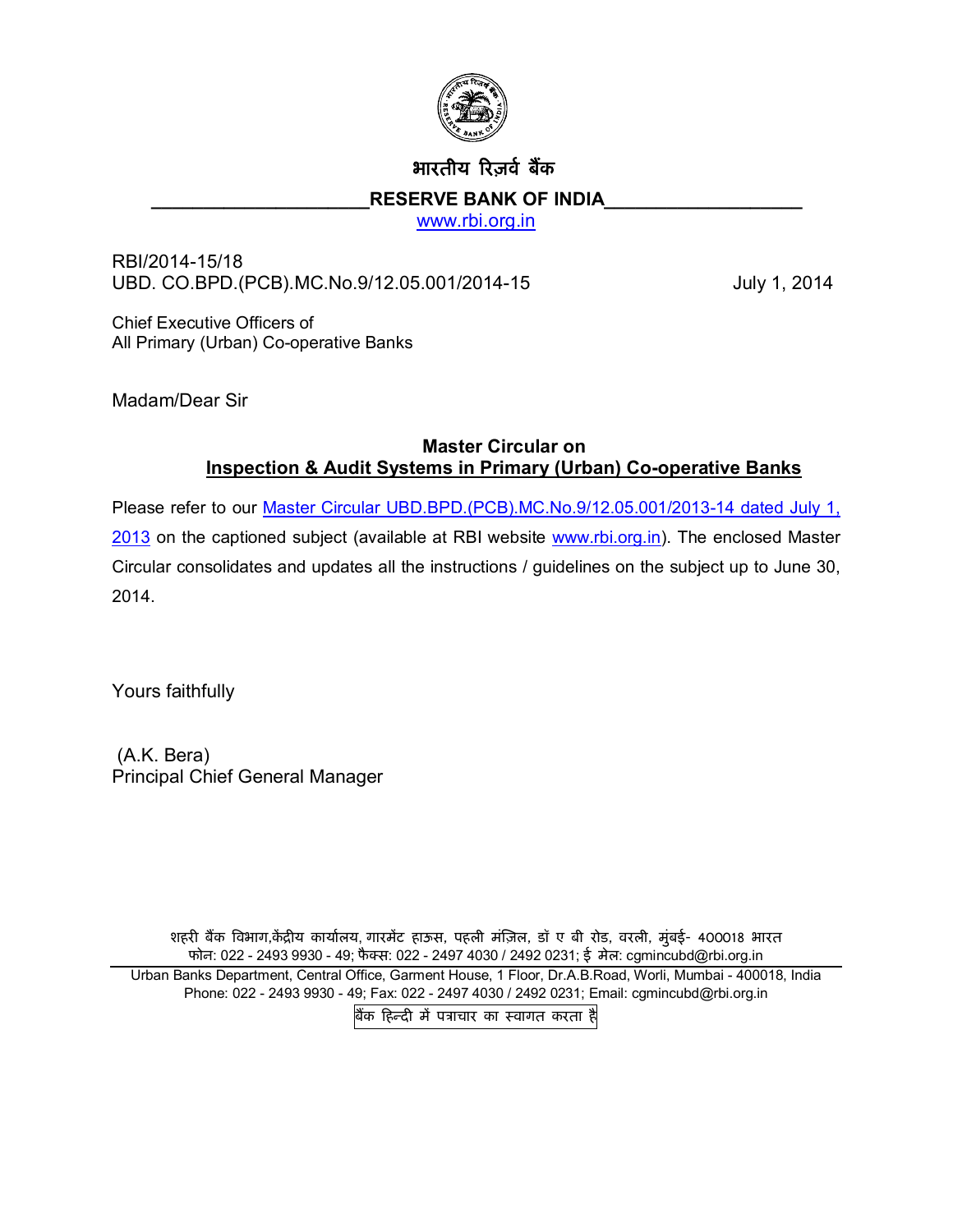## **Master Circular on Inspection & Audit Systems in Primary (Urban)Co-op. Banks**

# **Contents**

| Sr. No         |                                                                             | Page No        |  |  |
|----------------|-----------------------------------------------------------------------------|----------------|--|--|
| 1.             | Introduction                                                                |                |  |  |
| 2.             | Ghosh Committee Recommendations on Internal<br><b>Inspection and Audit</b>  | 1              |  |  |
|                | 2.1<br><b>Internal Audit Machinery</b>                                      | $\overline{1}$ |  |  |
|                | 2.2<br>Periodicity of Internal audit                                        | $\overline{2}$ |  |  |
|                | <b>Coverage of Internal Audit</b><br>2.3                                    | $\overline{2}$ |  |  |
|                | 2.4<br><b>Supplementary Short Inspections</b>                               | 3              |  |  |
|                | <b>Revenue Audit</b><br>2.5                                                 | 3              |  |  |
|                | <b>Credit Portfolio Audit</b><br>2.6                                        | 3              |  |  |
| 3.             | $\overline{3}$<br>Other Areas of importance                                 |                |  |  |
|                | <b>Investment Portfolio Audit</b><br>3.1                                    | 3              |  |  |
| 4              | <b>Concurrent Audit Systems</b>                                             | $\overline{4}$ |  |  |
| 5              | for Electronic Data Processing<br>Audit<br>(EDP)<br>System                  |                |  |  |
| 6              | Information System(IS) Audit<br>$\overline{7}$                              |                |  |  |
| $\overline{7}$ | $\overline{7}$<br>Audit Committee of Board (Apex Audit Committee)           |                |  |  |
| Annexure I     | 10<br>Note on Concurrent Audit System                                       |                |  |  |
| Appendix       | List of Circulars Consolidated in<br>the<br>$16 - 17$<br>Master<br>Circular |                |  |  |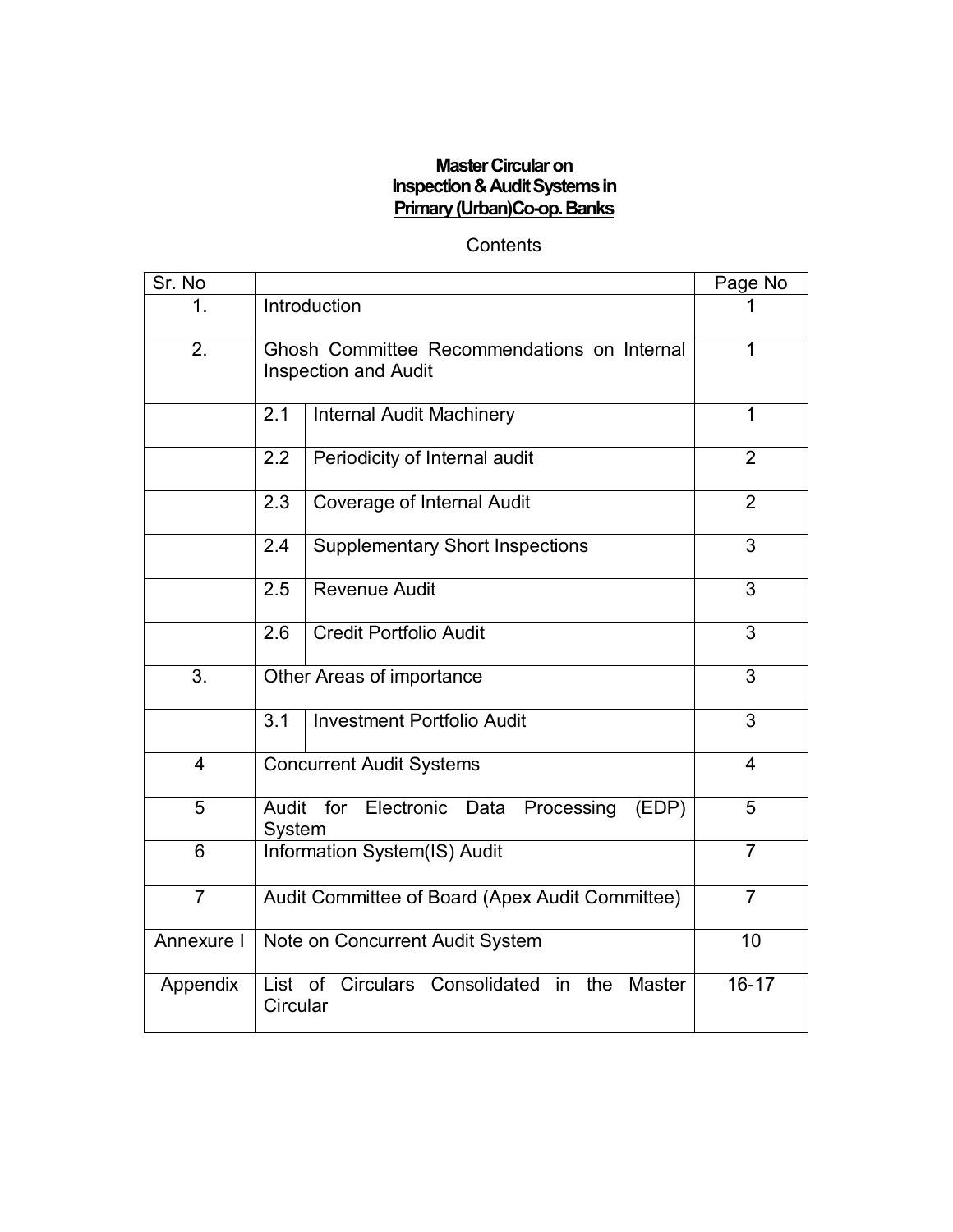#### **Master Circular on Inspection & Audit Systems in Primary (Urban) Co-op. Banks**

#### 1. **INTRODUCTION**

1.1 It has been observed that quite often the internal inspection machinery in banks has failed to highlight and pinpoint the existence of gross and serious irregularities such as improper credit appraisal, disbursement without observing the terms of sanction, failure to exercise proper post-disbursement supervision, even suppression of information relating to unauthorised excess drawals allowed, kite flying in bills and cheques, etc. or bring to light frauds.

> The internal inspection reports rarely make any adverse comments on the failure of officials of Controlling/Head Offices. The failure of the internal inspection machinery is mainly attributable to the incompetence of the internal inspection personnel the casual manner in which the work is carried out and lack of follow up of the inspection. Personnel who cannot otherwise be deployed in other sensitive/critical areas more often staff the inspection/audit department.

## 2. **GHOSH COMMITTEE RECOMMENDATIONS ON INTERNAL INSPECTION AND AUDIT**

 The Reserve Bank of India had constituted a High Level Committee, under the chairmanship of Shri A. Ghosh, the then Deputy Governor of RBI, to enquire into the various aspects relating to frauds and malpractices in banks. The Committee made a number of recommendations and suggested precautions to be taken to avoid incidence of frauds and malpractices in the banks. Reserve Bank of India had examined these recommendations and some of the recommendations relevant to the primary (urban) co-operative banks recommended for adoption by them are indicated below:

## 2.1 **Internal Audit Machinery**

 Banks should introduce a sound system of internal audit. With a view to strengthening the credibility of the inspection system in detecting cases of frauds/malpractices, steps need to be taken to gear up the inspection/audit machinery and to improve the quality of officers of the inspection department. The head of the inspection department at the Head Office should be a sufficiently senior person and should report directly to the Chairman. If the bank has Regional Offices, there should be an audit machinery under an official of sufficient seniority as the Regional Office Chief to conduct the periodic audit of branches under its jurisdiction. The officers posted to this department should have sufficient experience and exposure and the department should be headed by an official of sufficient seniority and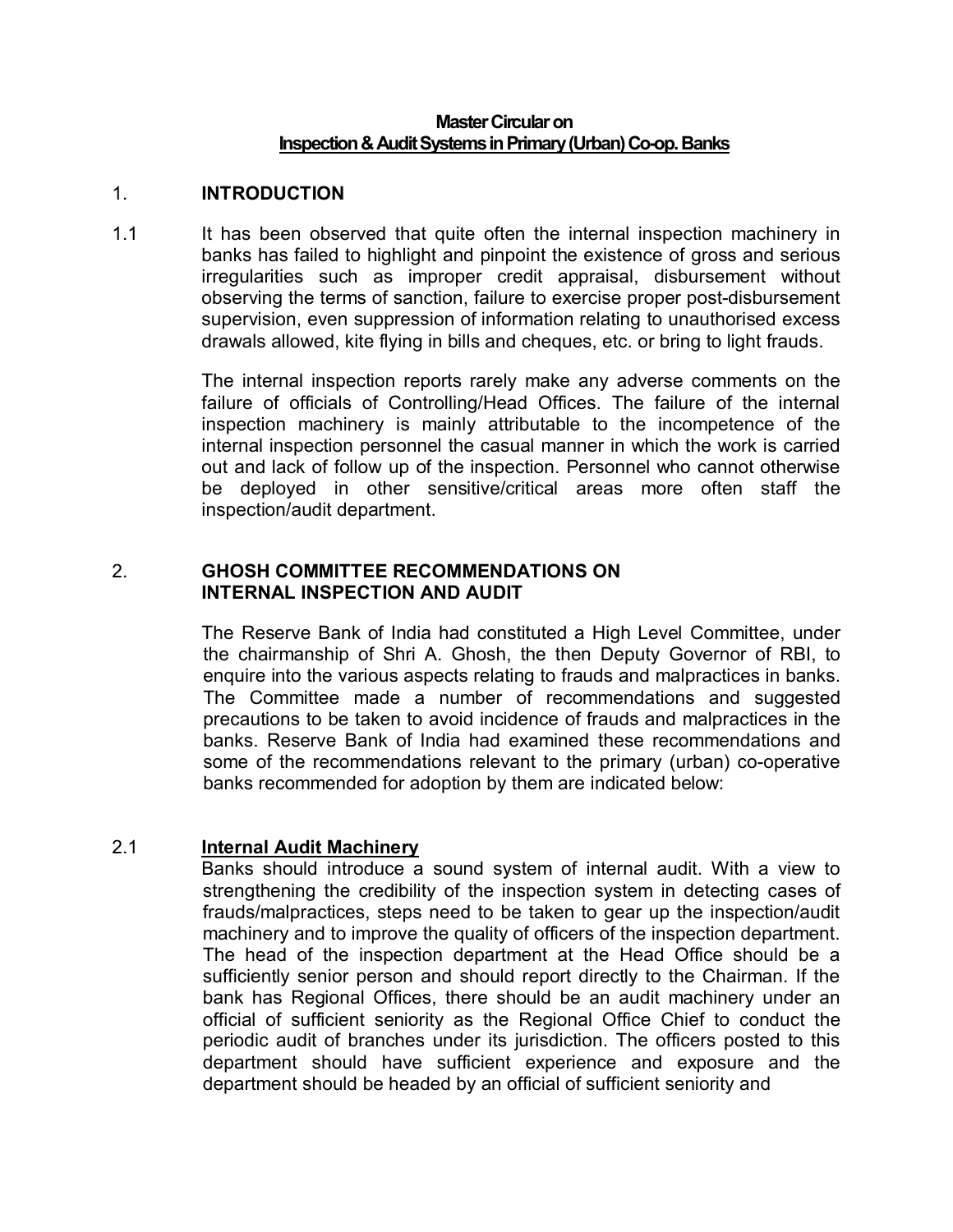proven integrity. In order to attract competent staff to the department, minimum, continuous experience of three years in Inspection Department should be made as a prerequisite for promotion to senior level.

## 2.2 **Periodicity of Internal Audit**

The periodicity of the internal audit of the branches should be at least once in every 12 months, which should be really of surprise character.

## 2.3 **Coverage of Internal Audit**

- 2.3.1 The coverage of such inspections should also be made more comprehensive, *inter alia*, to include a thorough examination of the internal control system obtaining at the branches including the various periodical control returns submitted to the controlling offices. The internal inspection report should specifically comment, on the position of irregularities pointed out in the inspection report of Reserve Bank of India. The inspection/audit officials should also critically analyse and make in-depth study of the corruption/fraud prone areas such as appraisal of credit proposals, balancing of books, reconciliation of inter-branch accounts, settlement of clearing transactions, suspense accounts, premises and stationery accounts during the course of inspections leaving no scope for any malpractices/irregularities remaining undetected.
- 2.3.2 The internal inspector should scrutinise the suspense account during inspection / visit and give specific instructions for early reversal of entries.
- 2.3.3 The banks should ensure that the system evolved for recording the details of off-balance sheet transactions are properly followed by all branches. These records should be periodically balanced and internal inspectors should verify the same and offer critical comments.
- 2.3.4 Proper inventory of dead stock articles, stationery should be maintained and subjected to surprise check at periodical intervals by the officials of the branch as also internal inspectors.

## 2.3.5 **Compliance with Prudential Norms**

 Internal auditors should bring out non-compliance with the prudential norms relating to income recognition, asset classification and provisioning for taking suitable action in the matter.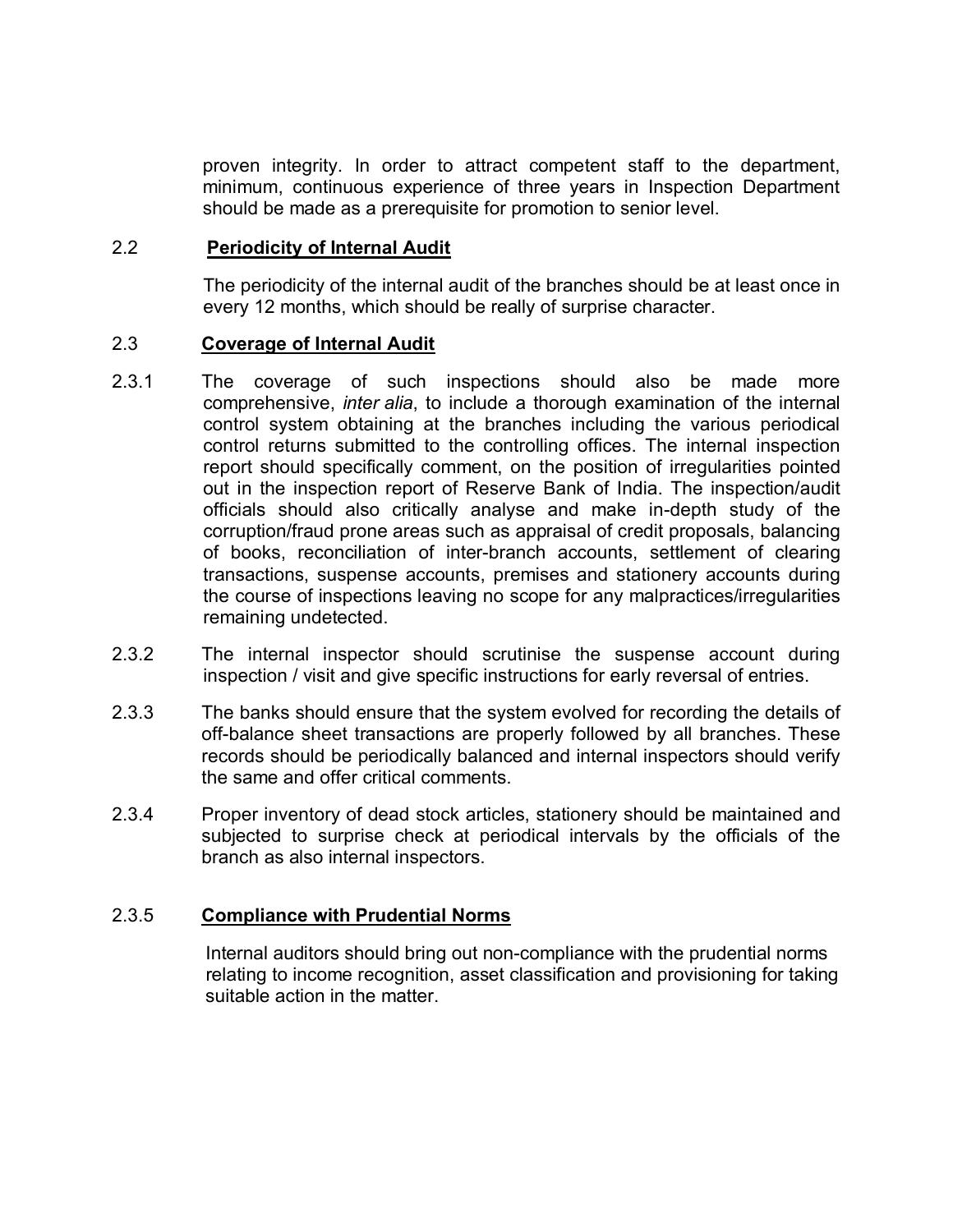## 2.3.6 **Cheque Purchase Transactions**

The internal inspectors should verify all the cheque purchased/discounted beyond the sanctioned limit. They should be asked to conduct a sample checking of transactions.

## 2.4 **Supplementary Inspections/Audit**

The annual internal inspection may be supplemented by surprise short inspections, revenue audit, credit portfolio audit etc. in larged sized banks. Surprise short inspection may be carried out by officials at appropriate higher levels to ensure that branch officials are not indulging in malafide practices.

## 2.5 **Revenue Audit**

The reasons of leakage of income unearthed during such audit should be examined in-depth and action taken against the officials responsible for the lapses.

## 2.6 **Credit Portfolio Audit**

2.6.1 A system of exclusive scrutiny of credit portfolio with focus on larger advances and group exposures at regular intervals may be introduced in large sized UCBs. A special scrutiny of high value accounts shifted to the bank along with executives/officials including General Managers/ Chief Executive Officer/ Managing Directors transferred from other banks should be done. Similarly the accounts transferred from other branches along with the officials should be subjected to thorough scrutiny during the internal inspection. The summary of the important findings may be submitted to the Committee of the Board.

## 3. **OTHER AREAS OF IMPORTANCE**

## 3.1 **Investment Portfolio Audit**

Primary (urban) co-operative banks are required to include the following measures in respect of investment portfolio audit:

- 3.1.1 The reconciliation of the balances of SGL transfer forms as per bank's books should be periodically checked by the internal audit department.
- 3.1.2 In view of the possibility of abuse, purchase and sale of government securities etc. should be separately subjected to audit by internal auditors (and in the absence of internal auditors by Chartered Accountants out of the panel maintained by the Registrar of Co-operative Societies) and the results of their audit should be placed before the Board of Directors once every quarter.
- 3.1.3 The audit should scrutinise that: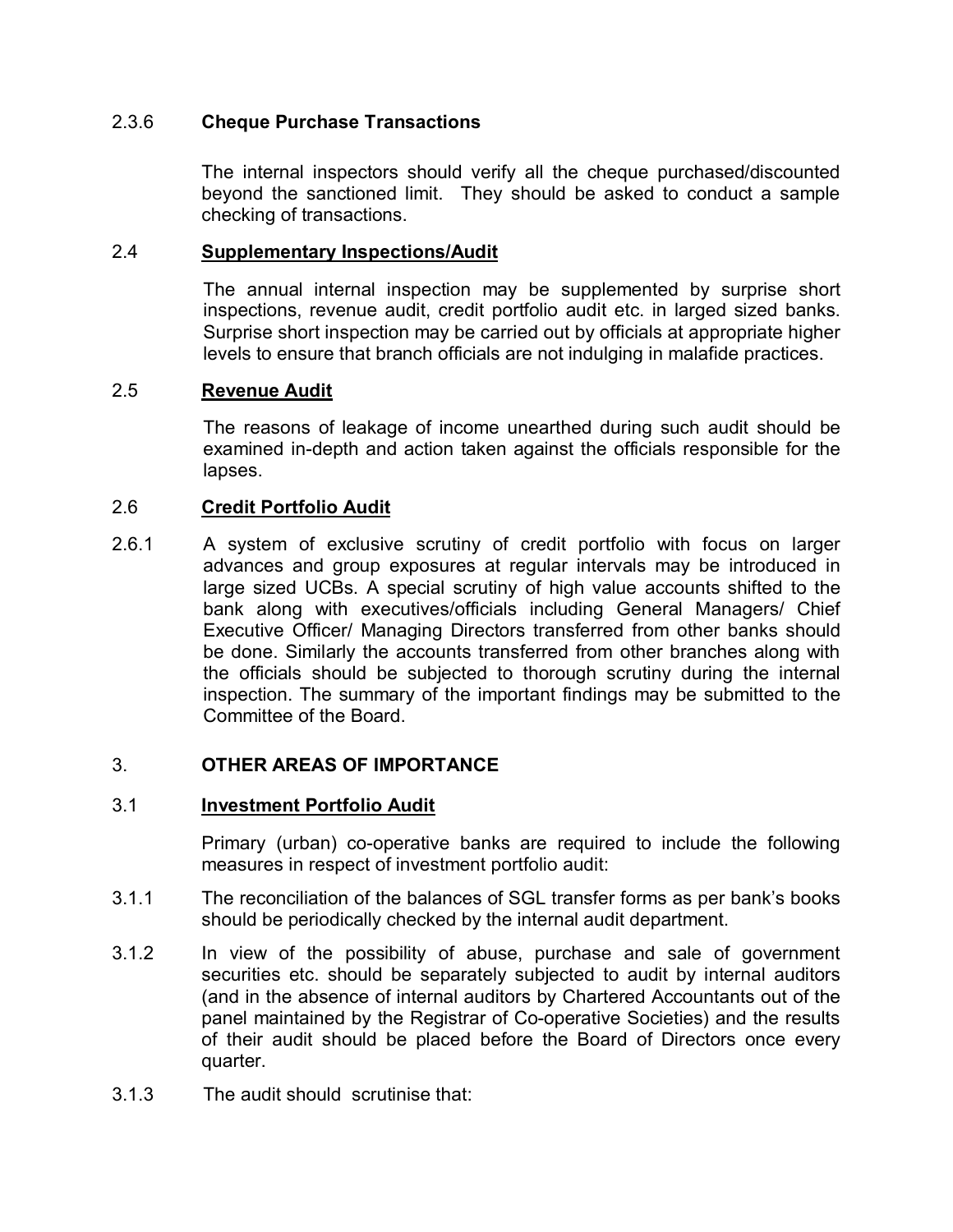- Adherence to the aggregate upper contract limit for each of the approved brokers is within a limit of 5% of total transactions (both purchase and sales) entered into by the bank during a year.
- that disproportionate part of the business is not transacted through only one or a few brokers and that aggregate contract limits for each of the approved brokers are not exceeded. The limit should cover both the business initiated by the bank and the business offered/brought to the bank by broker. The business put through any individual broker or brokers in excess of the limit of 5% of total transactions entered into by the bank during the year with the reasons therefor, should be covered in the half-yearly review to the Board of Directors ; and
- The deals have been undertaken in the best interest of the bank.

# **4 CONCURRENT AUDIT SYSTEM**

- 4.1 Ghosh Committee had recommended introduction of concurrent audit at large and exceptionally large branches of banks to serve as administrative support to branches, help in adherence to prescribed systems and procedures and prevention and timely detection of lapses/irregularities. Concurrent Audit which was introduced in all scheduled and other primary (urban) co-operative banks with deposits over Rs.50 crore was extended to all UCBs based on the recommendations of the Joint Parliamentary Committee (JPC), which enquired into stock market scam and matters relating thereto.
- 4.2 The concurrent audit system is to be regarded as part of a bank's earlywarning system to ensure timely detection of irregularities and lapses, which helps in preventing fraudulent transactions at branches. It is, therefore, necessary for the bank's management to bestow serious attention to the implementation of various aspects of the system such as selection of branches, coverage of business operations, appointment of auditors, appropriate reporting procedures, follow-up/rectification processes and utilisation of the feed-back from the system for appropriate and quick management decisions.
- 4.3 The Board should once in a year review the effectiveness of the system and take necessary measures to correct the lacunae in the system,
- 4.4 It is basically for the individual banks' managements to decide the details of the concurrent audit system. However, a note indicating the broad features of concurrent audit system is given in *Annex 1* for the guidance of the banks. The note broadly defines the concept and scope of concurrent audit, such as converge of business/branches, types of activities to be covered during the audit reporting system. The note also details the broad suggestions in respect of various aspects of concurrent audit.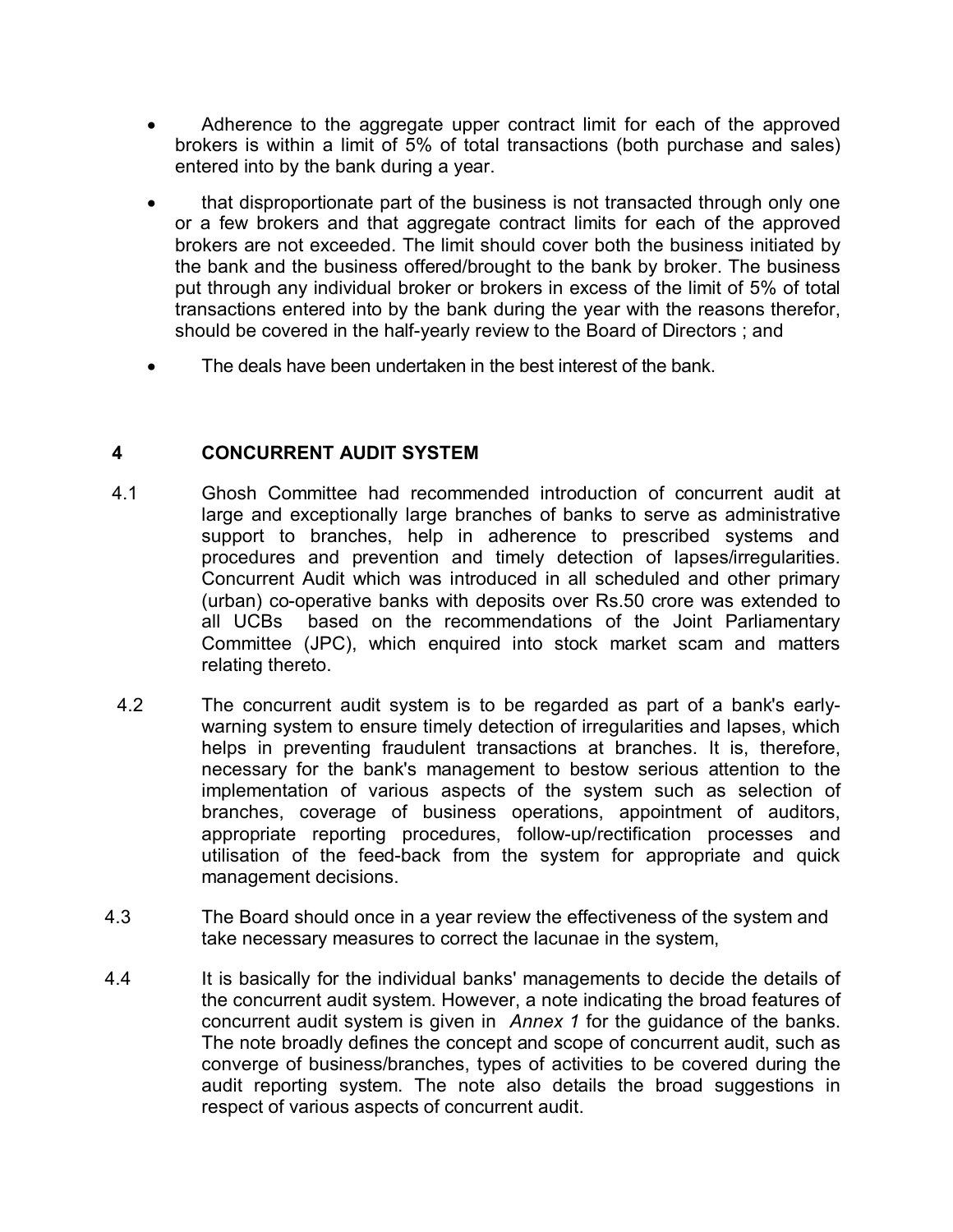- 4.5 It is expected that the suggestions in the note would ensure some uniformity in the systems to be introduced by different banks. While framing a concurrent audit system, the banks may clearly spell out the linkages between different forms of internal inspections and audits already in existence and the proposed concurrent audit.
- 4.6 The concurrent auditors shall certify that the investments held by the bank as on the last reporting Friday of each quarter as reported to the Reserve Bank of India are actually owned / held by it as evidenced by physical securities or the custodians statement. The certificate should be submitted to the Regional Office of the Reserve Bank of India, having jurisdiction over the bank, within thirty days from the end of the relative quarter.
- 4.7 The concurrent auditors should specifically verify compliance to the instructions contained in our [circular UBD.BPD.SUB No.5/ 09.80.00/ 2003-04](http://rbi.org.in/scripts/NotificationUser.aspx?Id=1612&Mode=0) [dated 28 April 2004](http://rbi.org.in/scripts/NotificationUser.aspx?Id=1612&Mode=0) regarding transactions in Govt. Securities.
- 4.8 Serious irregularities brought out in the concurrent audit report should be immediately reported to the Regional Office concerned of this department.
- 4.9 Chartered Accountants / audit firms associated with the bank for internal / concurrent audit assignments should not undertake statutory audit assignment during the same period. The firms associated with internal / concurrent audit should relinquish the internal / concurrent audit before accepting the statutory audit assignment during the year.

# 5 **AUDIT FOR ELECTRONIC DATA PROCESSING SYSTEM:**

5.1 Primary (urban) co-operative banks which have partially / fully computerised their operations should introduce EDP audit system on perpetual basis. The EDP audit cell should be constituted as part of their Inspection and Audit Department in banks having an independent Inspection and Audit Department and other primary (urban) co-operative banks, which do not have an independent Inspection & Audit Department, should create a dedicated group of persons, who can perform functions of an EDP Auditor. Entire domain of EDP activities (from policy to implementation) should be brought under scrutiny of Inspection and Audit Department. The overall control and supervision of these EDP Audit Cells should be vested in the Audit Committees. Financial outlay as well as activities to be performed by EDP department should be reviewed by senior management at periodical intervals.

> Primary (Urban) Co-operative Banks may comply with following guidelines while carrying out EDP Audit.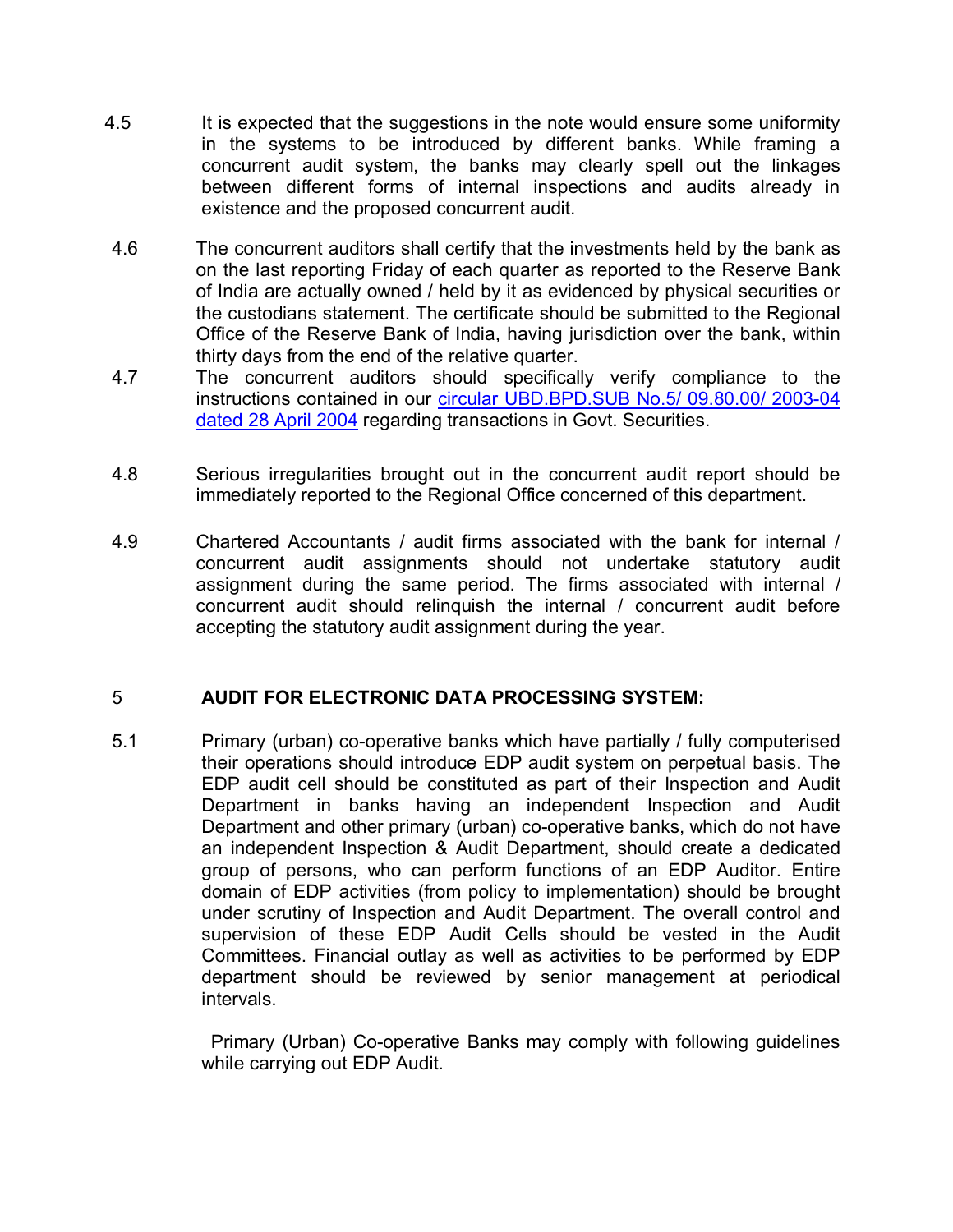- 5.2 A team of competent and motivated EDP personnel may be developed in order to take care of a possible exodus of key personnel. EDP auditors' technical knowledge should be augmented on a continuing basis through deputation to seminars/conferences, supply of technical periodicals and books etc.
- 5.3 Duties of system programmer/designer should not be assigned to persons operating the system. System person would only make modifications /improvements to programs and the operating persons would only use such programs without having the right to make any modifications. In order to bring about uniformity of software used by various branches/offices there should be a formal method of incorporating change in standard software and it should be approved by senior management. Inspection and Audit Department should verify such changes from the view-point of control and for its implementation in other branches in order to maintain uniformity.
- 5.4 Major factors which lead to security violations in computers include inadequate or incomplete system design, programming errors, weak or inadequate logical access controls, absent or poorly designed procedural controls, ineffective employee supervision and management controls. These may be plugged by:
	- · strengthening physical, logical and procedural access to system;
	- · introducing standards for quality assurance and periodically testing and checking them; and
	- screening employees prior to induction into EDP application areas and keeping a watch on their behavioral pattern.
	- · putting in place appropriate control measures to protect the computer system from attacks of unscrupulous elements.
- 5.5 Replacement of manual procedures by computer applications should be done after a parallel run of the system and ensuring that all aspects of security, reliability and accessibility of data.
- 5.6 In order to ensure that the EDP applications have resulted in a consistent and reliable system for inputting of data, processing and generation of output, various tests to identify erroneous processing, to assess the quality of data, to identify inconsistent data and to compare data with physical forms should be introduced.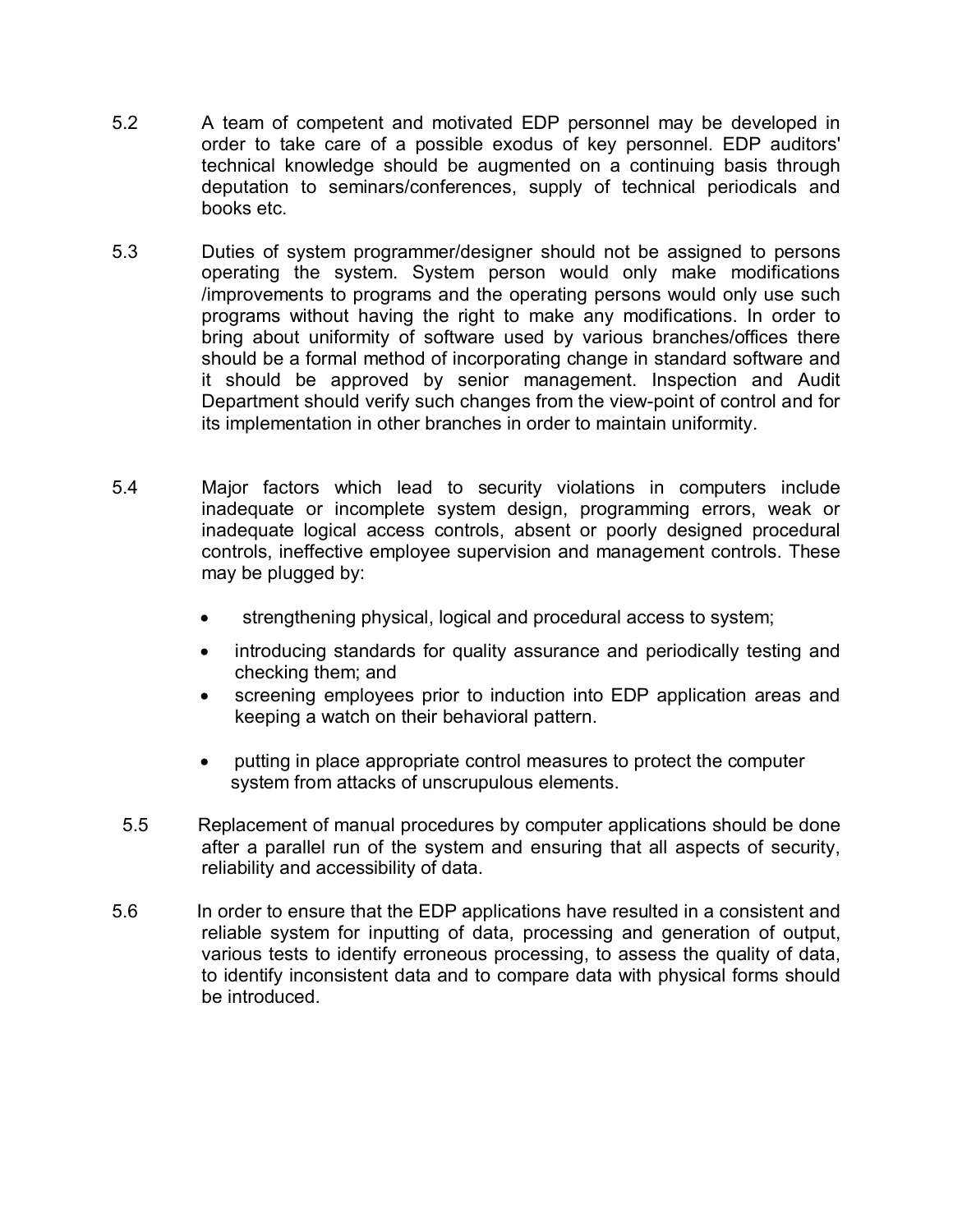- 5.7 The bank should make a formal declaration of system development methodology, programming and documentation standards to be followed, compliance should be verified by EDP Auditors.
- 5.8 Contingency plans/procedures in case of failure of system should be introduced/ tested at periodic intervals. EDP auditor should put such contingency plan under test during the audit for evaluating the effectiveness of such plans.
- 5.9 While engaging outside computer agencies, banks should ensure to incorporate the "clause of visitorial rights" in the contract, so as to have the right to inspect the process of application and also ensure the security of the data/inputs given to such outside agencies.

## **6. INFORMATION SYSTEM (IS) AUDIT**

UCBs have adopted technology and have been offering electronic banking, tele banking, electronic clearing/funds transfer, electronic money, smart cards etc to its customers. In view of the above and having regard to risks emanating from adoption of technology, there is a need to introduce IS Audit in UCBs. It is, therefore, advised that

(i) UCBs may adopt an IS audit policy, if not already done, appropriate to its level of operations, complexity of business and level of computerization and review the same at regular intervals in tune with guidelines issued by RBI from time to time.

(ii) UCBs may also adopt appropriate systems and practices for conducting IS audit on annual basis covering all the critically important branches (in terms of nature and volume of business).

(iii) Such audits should be undertaken preferably prior to the statutory audit so that IS audit reports are available to the statutory auditors well in time for examination and for incorporating comments, if any, in the audit reports.

(iv) IS audit reports should be placed before the board and compliance should be ensured within the time frame as outlined in the audit policy.

(v) The above instructions may be implemented during the current accounting year beginning from April 1, 2014 to March 31, 2015.

# **7. AUDIT COMMITTEE OF BOARD (APEX AUDIT COMMITTEE)**

 7.1 The Reserve Bank of India has, from time to time, emphasised the need on the part of the directors of the primary (urban) co-operative banks to ensure timely review and action on the findings of statutory inspection/audit reports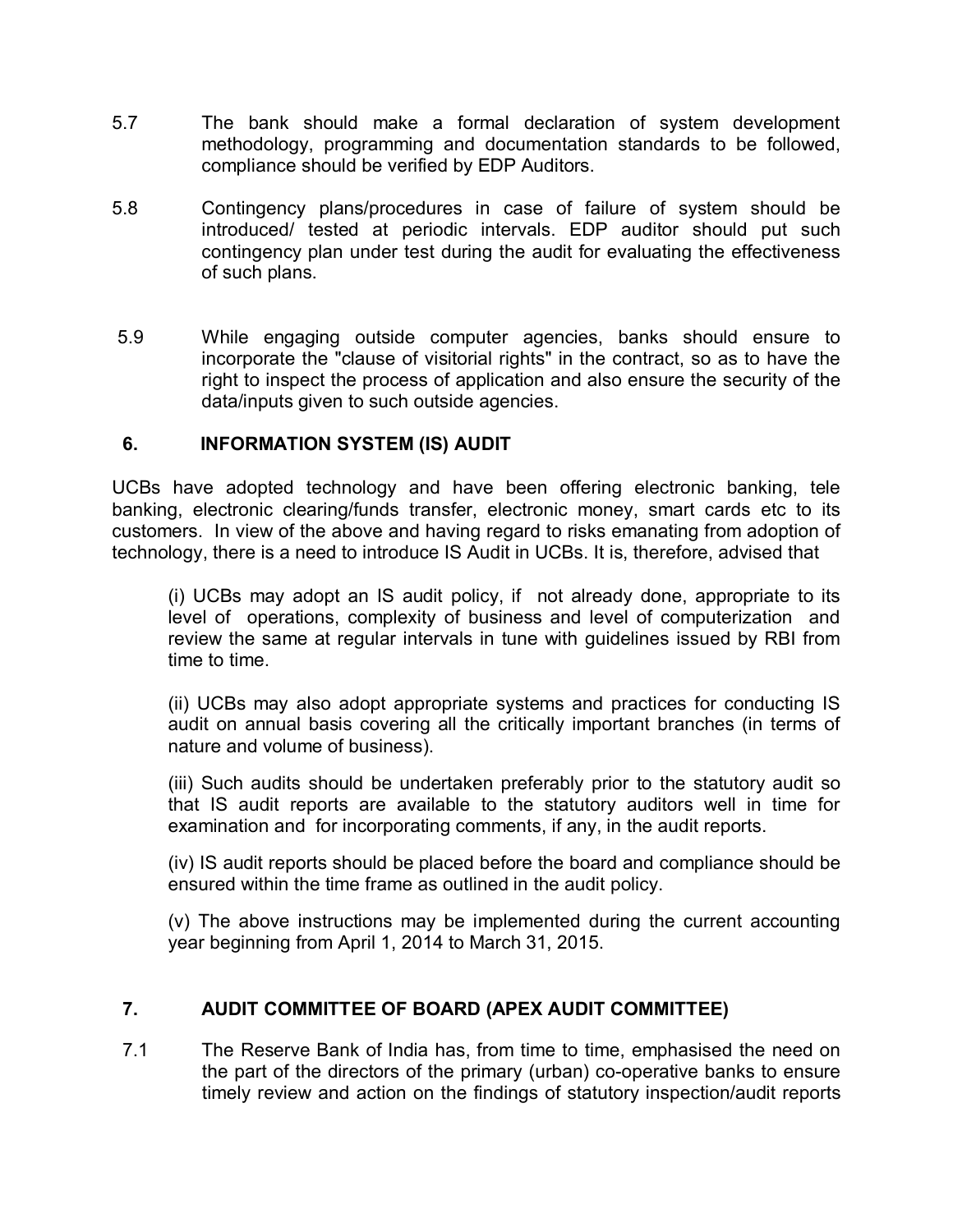and submission of the compliance reports thereto. Yet, in most of the banks, there is no proper system to examine and follow-up the observations and suggestions made in the inspection reports of Reserve Bank of India, statutory auditors and those submitted by the internal inspection department, vigilance cell and internal auditors. Timely follow-up action on the findings of inspection reports and guidelines, circulars etc. issued by RBI as also the internal audit/inspection, etc. is considered desirable to tone up the overall functioning and operational efficiency of the banks.

- 7.2 In order to ensure and enhance the effectiveness of internal audit/inspection as a management tool, it is considered necessary that an Apex Audit Committee should be set up at the Board level for overseeing and providing direction to the internal audit/inspection machinery and other executives of primary (urban) co-operative banks. The Audit Committee of the Board of Directors (ACB) may consist of the Chairman and three/four Directors, one or more of such Directors being Chartered Accountants or persons having experience in management, finance, accountancy and audit system, etc. This also implies that the banks need to constitute, wherever necessary, their Boards with an adequate number of such professionals.
- 7.3 The Audit Committee of the Board should review the implementation of the guidelines issued by RBI and submit a note thereon, to the Board at quarterly intervals.
- 7.4 The other duties/ responsibilities of the Audit Committee of Board (ACB) are as follows:
- 7.4.1 ACB should provide direction and oversee the operations of the total audit function in the bank. The total audit function will imply the organization, operationalisation and quality control of internal audit and inspection within the bank and follow-up on the statutory audit of the bank and inspection of the Reserve Bank.
- 7.4.2 As regards internal audit, ACB should review the internal inspection/audit function in the bank - the system, its quality and effectiveness in terms of follow up. It should review the follow up action on the internal inspection reports, particularly of "unsatisfactory" branches and branches classified by the bank as extra large branches. It should also specially focus on the follow up on:
- Inter-branch adjustment accounts.
- · Unreconciled long outstanding entries in inter-branch accounts and interbank accounts.
- Arrears in balancing of books at various branches.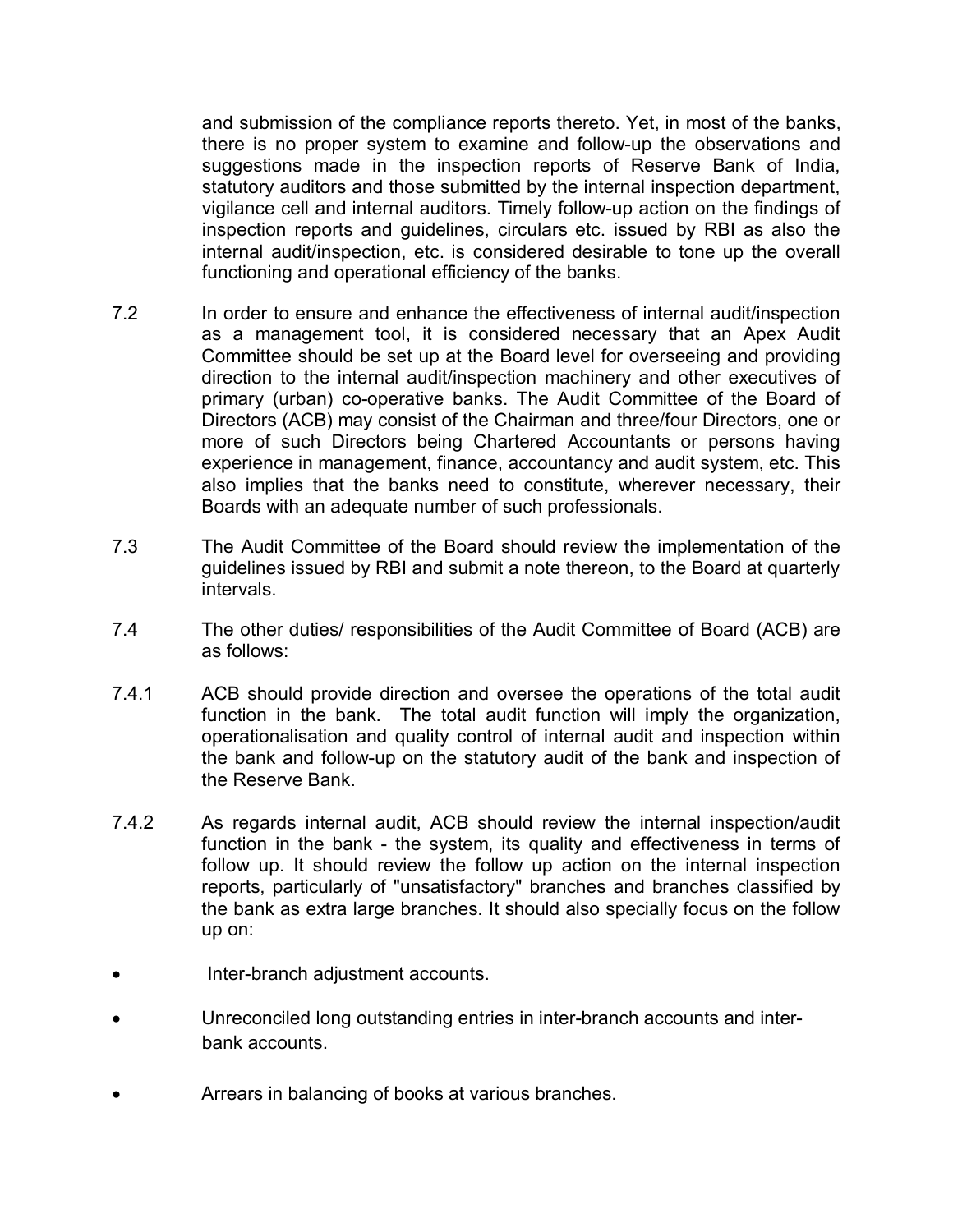- · Frauds.
- · All other major areas of housekeeping.
- · Compliance with the Statutory Audit Reports/Concurrent Audit Reports/RBI inspection reports.
- · Omission on the part of internal inspecting officials to detect serious irregularities should be viewed seriously.
- · Periodical review of the accounting policies/systems in the bank with a view to ensuring greater transparency in the bank's accounts and adequacy of accounting controls.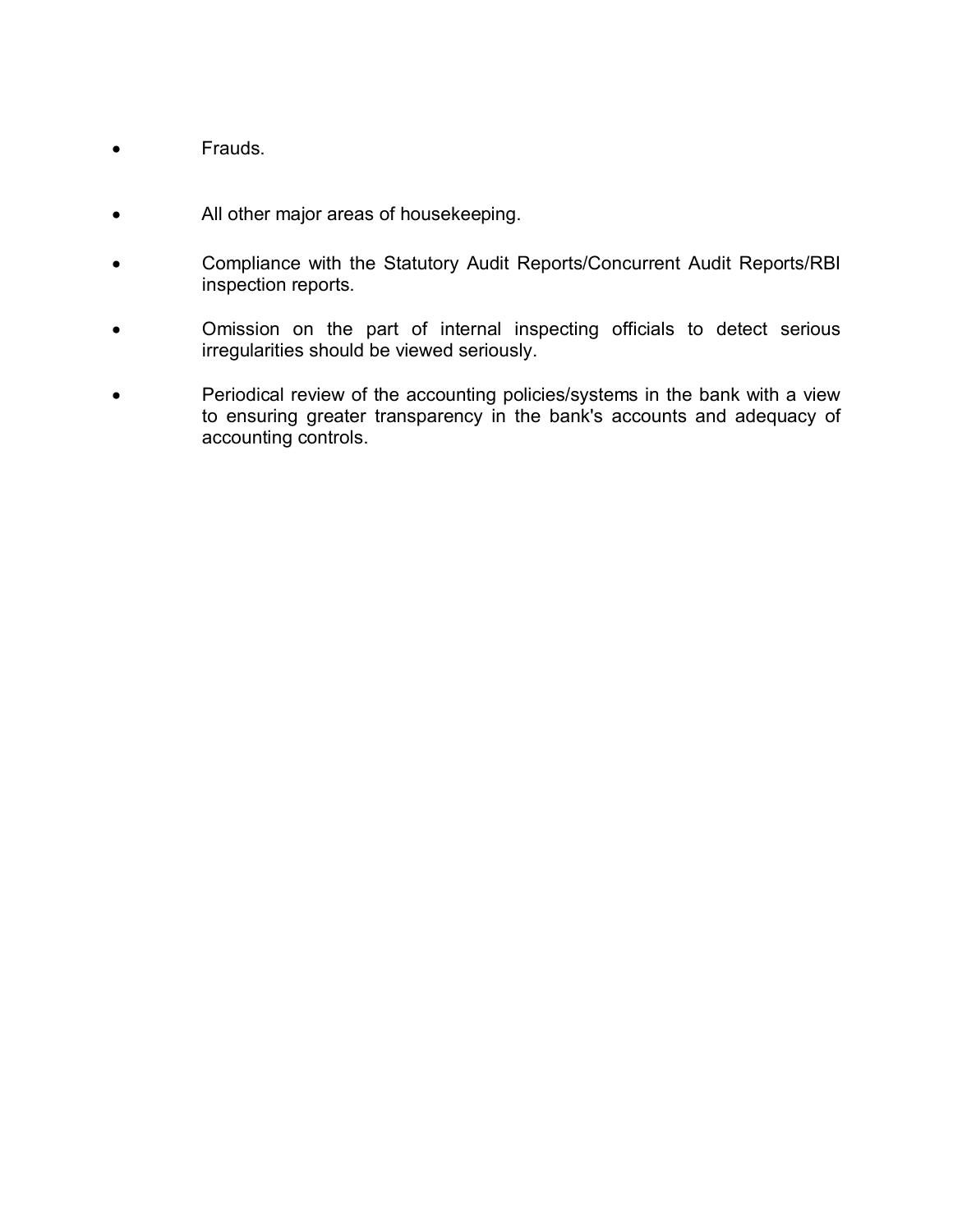## **Master Circular Inspection & Audit Systems in Primary (Urban) Co-op. Banks**

[Vide para 4.4]

## **Note on Concurrent Audit**

## **1. INTRODUCTION**

1.1 A High level Committee set up by the Reserve Bank of India at the instance of Government of India under the chairmanship of Shri A. Ghosh, the then Deputy Governor, to enquire into various aspects of frauds and malpractices in banks, had recommended in its report, submitted in June 1992 that a system of Concurrent Audit should be introduced at large and exceptionally large branches to serve as administrative support to branches, help in adherence to prescribed systems and procedures and timely detection of lapses/irregularities. An informal group set up by the Reserve Bank of India comprising senior officers of some large commercial banks and the representatives from the Institute of Chartered Accountants of India examined the various aspects connected with the system. The views that emerged in the Group's discussions are detailed below which could be considered for adoption by primary (urban) co-operative banks.

## 2. **SCOPE OF CONCURRENT AUDIT**

- 2.1 Concurrent audit is an examination, which is contemporaneous with the occurrence of transactions or is carried out as near thereto as possible. It attempts to shorten the interval between a transaction and its examination by an independent person not involved in its documentation. There is an emphasis in favour of substantive checking in key areas rather than test checking.
- 2.2 A concurrent auditor may not sit in judgement of the decision taken by bank/branch Manager or an authorised official. However, the auditor will necessarily have to see whether the transactions or decisions are within the policy parameters laid down by the Head Office/Board of Directors, they do not violate the instructions or policy prescriptions of the Reserve Bank of India and that they are within the delegated authority and in compliance with the terms and conditions for exercise of delegated authority.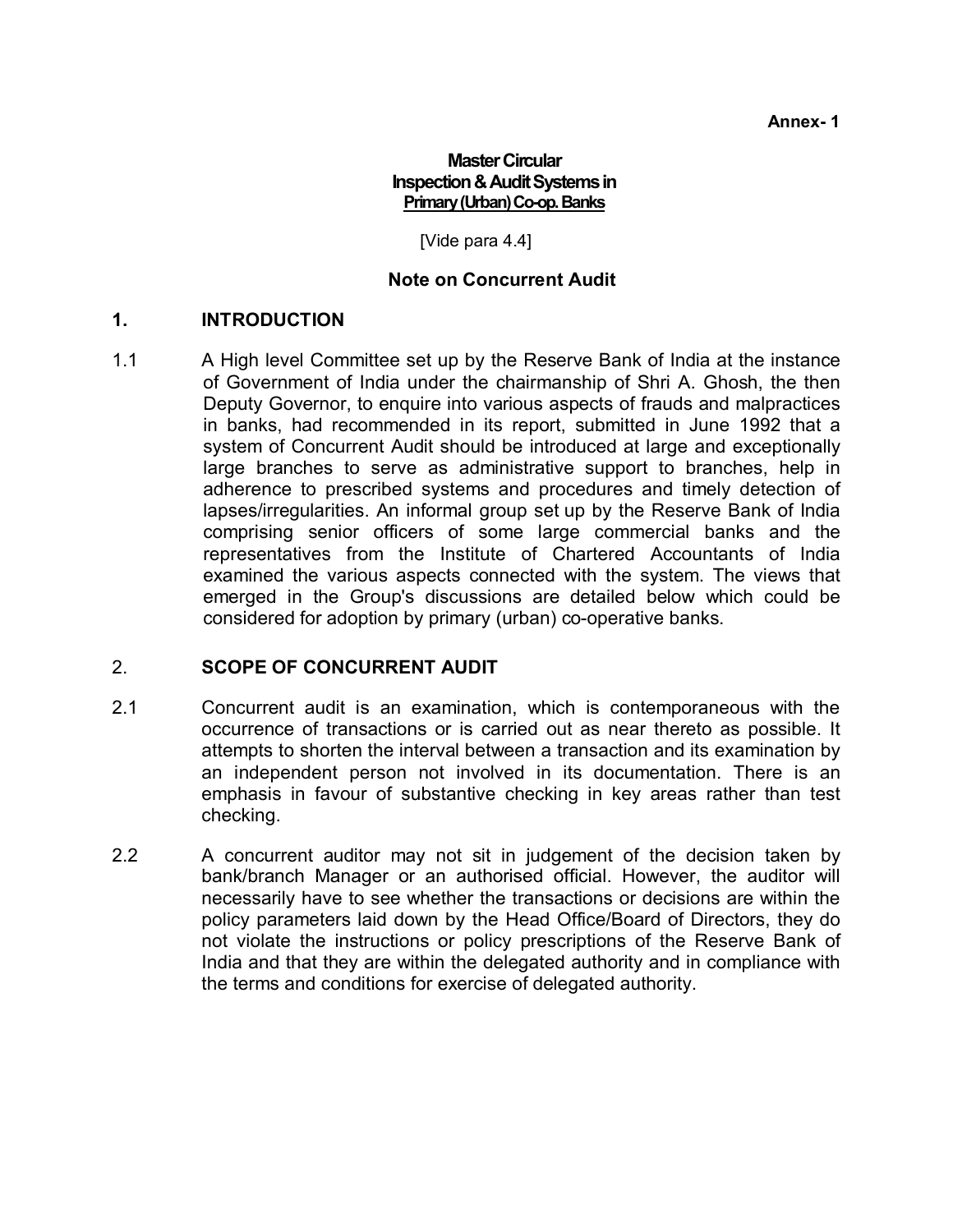# 3 **COVERAGE OF BUSINESS/BRANCHES**

- 3.1 The suggested coverage may be as under:
- 3.1.1 The Departments/Divisions at the Head Office dealing with treasury functions viz. investments, funds management including inter-bank borrowings, bill rediscount, in stock invest scheme, credit card system and foreign exchange business are to be subjected to concurrent audit. In addition, all branch offices undertaking such business, as also large branches and dealing rooms have to be subjected to continuous audit.
- 3.1.2 The problem branches, which are continuously getting poor or very poor rating in the bank's annual inspection/audit and where the house keeping is extremely poor may be covered.
- 3.1.3 Banks may also include additional branches at their discretion on the basis of need; that is their professional judgement about the overall functioning of the branches.

# 4 **TYPES OF ACTIVITIES TO BE COVERED**

4.1 The main role of the concurrent audit is to supplement the efforts of the bank in carrying out simultaneous internal check of the transactions and other verifications and compliance with the procedures laid down. In particular, it should be seen that the transactions are properly recorded/documented and vouched. The concurrent auditors may broadly cover the following items:

## 4.1.1 **Cash**

- 4.1.1.1 Daily cash transactions with particular reference to any abnormal receipts and payments.
- 4.1.1.2 Proper accounting of inward and outward cash remittances.
- 4.1.1.3 Proper accounting of currency chest transactions (if any), its prompt reporting to Reserve Bank of India
- 4.1.1.4 Expenses incurred by cash payment involving sizeable amount.

#### 4.1.2 **Investments**

- 4.1.2.1 Ensure that in respect of purchase and sale of securities, the branch has acted within its delegated power having regard to its Head Office instructions.
- 4.1.2.2 Ensure that the securities held in the books of the branch are physically held by it.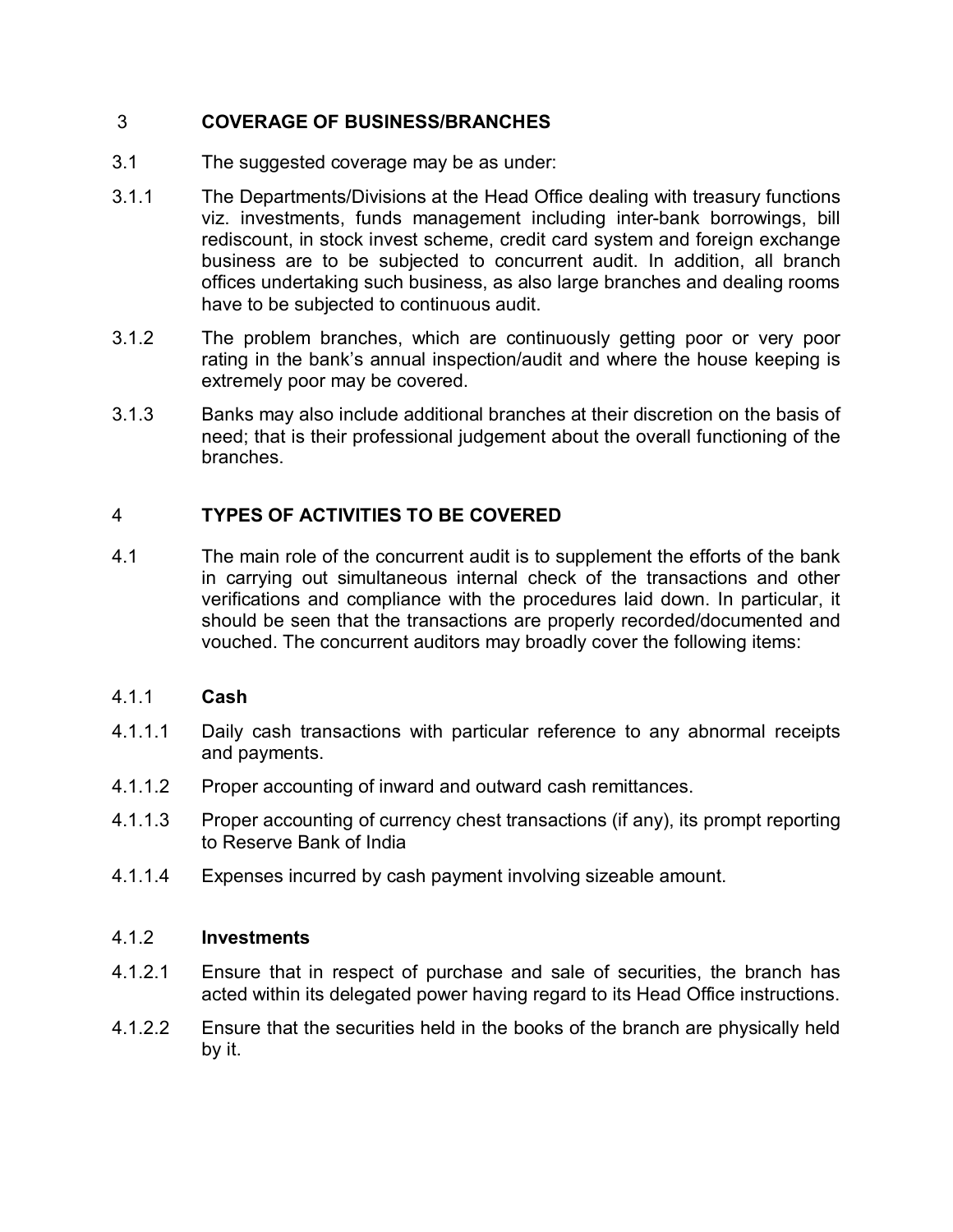- 4.1.2.3 Ensure that the branch is complying with the RBI/Head Office/Board guidelines regarding BRs, SGL forms, delivery of scrips, documentation and accounting
- 4.1.2.4 Ensure that the sale or purchase transactions are done at rates beneficial to the bank.

## 4.1.3 **Deposits**

- 4.1.3.1 Check the transactions about deposits received and repaid.
- 4.1.3.2 Percentage check of interest paid on deposits may be made, including calculation of interest on large deposits
- 4.1.3.3 Check new accounts opened. Operations in new Current/SB accounts may be verified in the initial period itself to see whether there are any unusual operations. Also examine whether the formalities connected with the opening of new accounts have been followed as per RBI instructions.

## 4.1.4 **Advances**

- 4.1.4.1 Ensure that loans and advances have been sanctioned properly (i.e. after due scrutiny and at the appropriate level).
- 4.1.4.2 Verify whether the sanctions are in accordance with delegated authority.
- 4.1.4.3 Ensure that securities and documents have been received and properly charged/registered.
- 4.1.4.4 Ensure that post disbursement, supervision and follow-up is proper, such as receipt of stock statement, instalments, renewal of limits, etc.
- 4.1.4.5 Verify whether there is any misutilisation of the loans and advances and whether there are instances indicative of diversion of funds.
- 4.1.4.6 Check whether the letters of credit issued by the branch are within the delegated power and ensure that they are for genuine trade transactions.
- 4.1.4.7 Check the bank guarantees issued, whether they have been properly worded and recorded in the register of the bank. Whether they have been promptly renewed on the due dates.
- 4.1.4.8 Ensure proper follow-up of overdue bills of exchange.
- 4.1.4.9 Verify whether the classification of advances has been done as per RBI guidelines.
- 4.1.4.10 Verify whether the submission of claims to ECGC is in time.
- 4.1.4.11 Verify that instances of exceeding delegated powers have been promptly reported to Controlling/Head Office/Board by the branch and have been got confirmed or ratified at the required level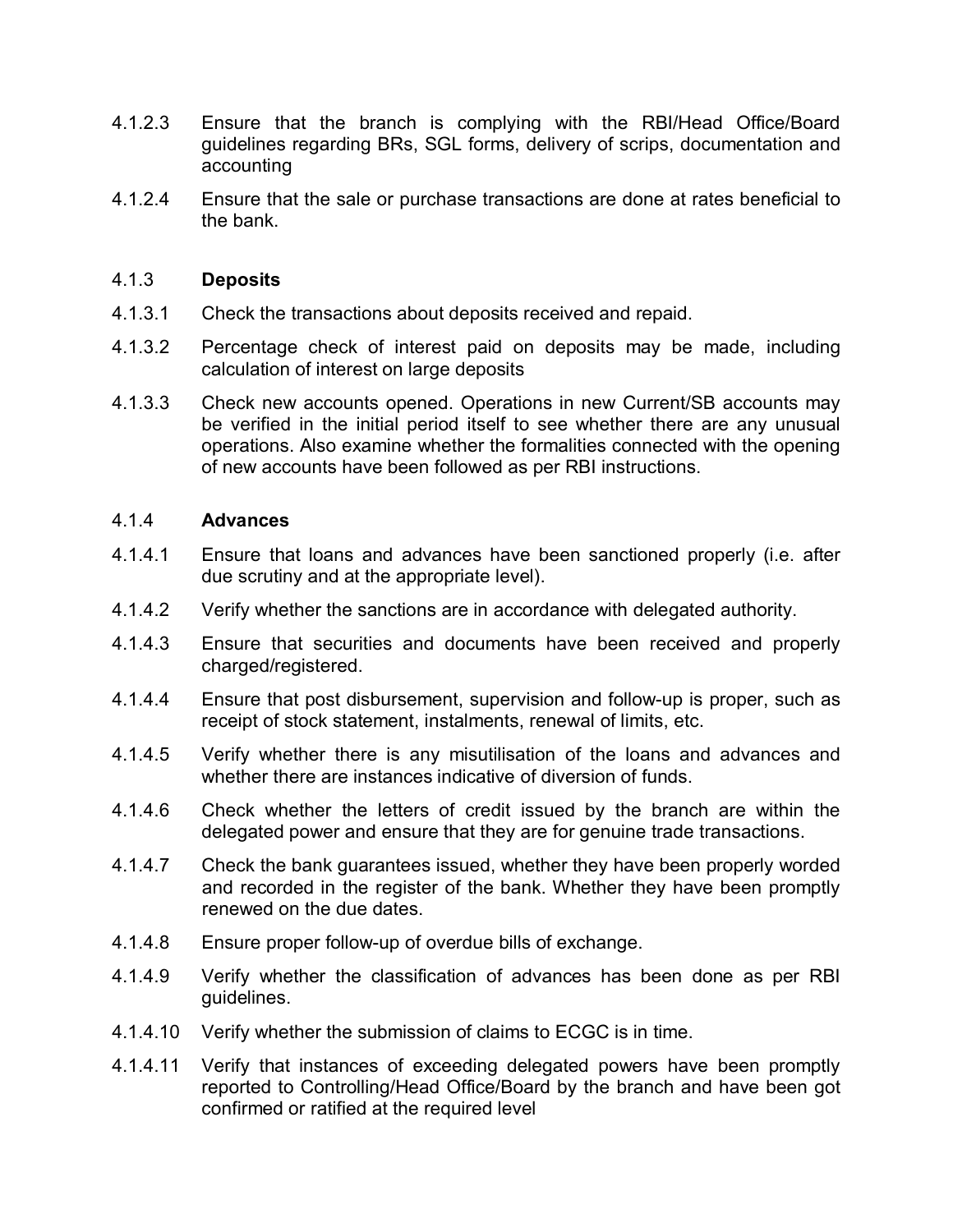4.1.4.12 Verify the frequency and genuineness of such exercise of authority beyond the delegated powers by the concerned officials.

## 4.1.5 **Foreign Exchange transactions**

- 4.1.5.1 Check foreign bills negotiated under letters of credit.
- 4.1.5.2 Check FCNR and other non-resident accounts, whether the debits and credits are permissible under the rules.
- 4.1.5.3 Check whether inward/outward remittance have been properly accounted for.
- 4.1.5.4 Examine extension and cancellation of forward contracts for purchase and sale of foreign currency. Ensure that they are duly authorised and necessary charges have been recovered.
- 4.1.5.5 Ensure that balances in Nostro accounts in different foreign currencies are within the limit as prescribed by the Bank.
- 4.1.5.6 Ensure that the overbought/oversold position maintained in different currencies is reasonable, taking into account the foreign exchange operations.
- 4.1.5.7 Ensure adherence to the guidelines issued by RBI/HO of the bank about dealing room operations
- 4.1.5.8 Ensure verification/reconciliation of Nostro and Vostro account transactions/ balances.

#### 4.1.6 **Housekeeping**

- 4.1.6.1 Ensure that the maintenance and balancing of accounts, Ledgers and registers including clean cash and general ledger is proper.
- 4.1.6.2 Ensure prompt reconciliation of entries outstanding in the inter-branch and inter-bank accounts, Suspense Accounts, Sundry Deposits Account, Drafts Accounts, etc. Ensure early adjustment of large value entries.
- 4.1.6.3 Carryout a percentage check of calculations of interest, discount, commission and exchange.
- 4.1.6.4 Check whether debits in income account have been permitted by the competent authorities.
- 4.1.6.5 Check the transactions of staff accounts.
- 4.1.6.6 In case of difference in clearing, there is a tendency to book it in an intermediary suspense account instead of locating the difference. Examine the day book to verify as to how the differences in clearing have been adjusted. Such instances should be reported to Head Office/Board of Directors in case the difference persists.
- 4.1.6.7 Detection and prevention of revenue leakages through close examination of income and expenditure accounts/transactions.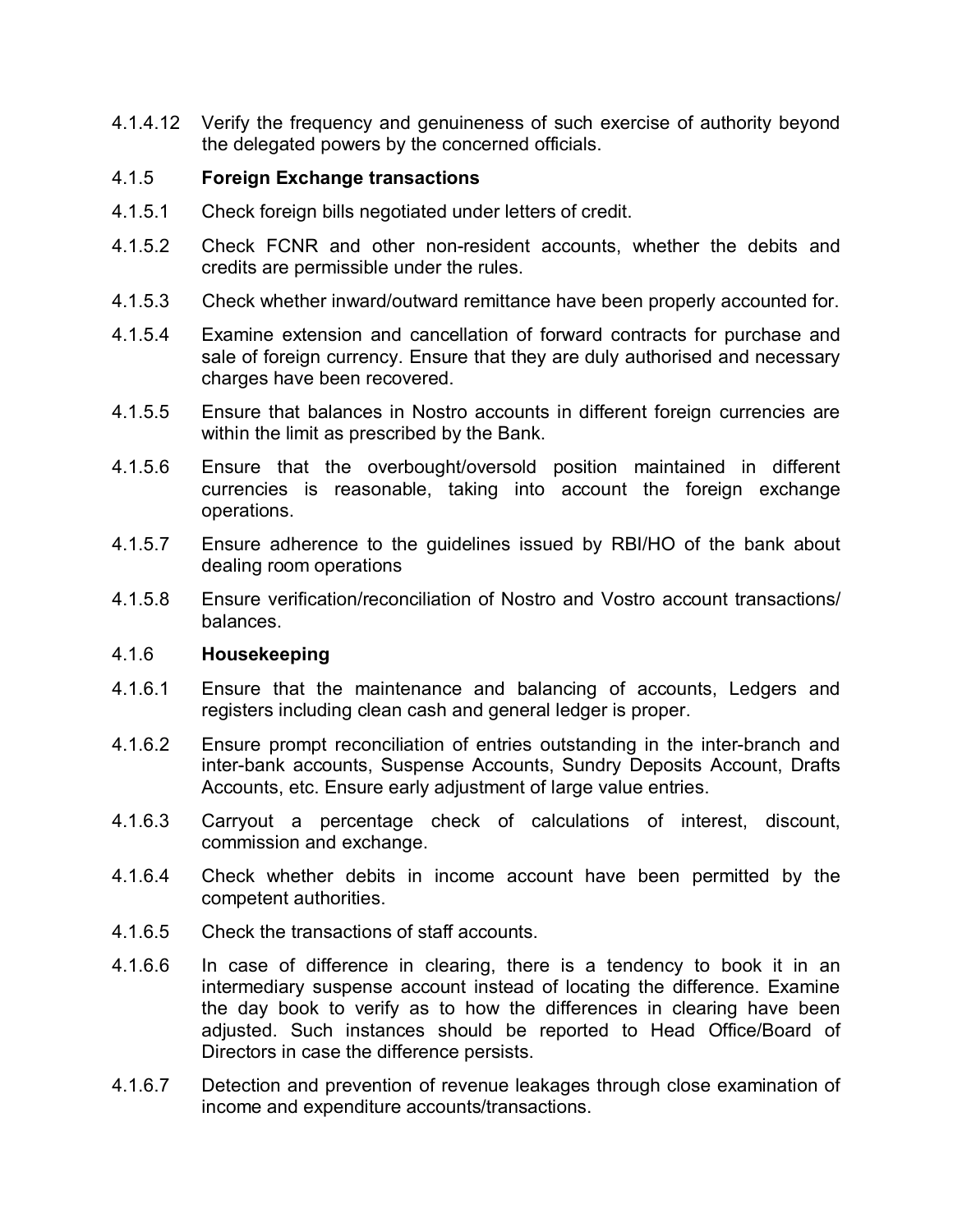- 4.1.6.8 Check cheques returned/bills returned register and look into reasons for return of those instruments.
- 4.1.6.9 Checking of inward and outward remittances (DDs. MTs and TTs).

## 4.1.7 **Other items**

- 4.1.7.1 Ensure that the branch gives proper compliance to the internal inspection/audit reports.
- 4.1.7.2 Ensure that customer complaints are dealt with promptly
- 4.1.7.3 Verification of statements, HO returns, statutory returns.
- 4.2 The aforesaid list is illustrative and not exhaustive. The banks may, therefore, add other items to the list, which in their opinion are useful for the purpose of proper control of the branch operations. In the context of volume of transactions in the large branches it may not be always possible for the concurrent auditors to do a cent percent check. They may, therefore, consider adopting the following norms:
- 4.2.1 In certain areas, such as off balance sheet items (LCs and BGs), investment portfolio, foreign exchange transactions, fraud prone/sensitive areas, advances having outstanding balances of more than Rs. 5 lakhs, if any unusual feature is observed, the concurrent auditors may conduct cent percent check.
- 4.2.2 In the case of areas such as income and expenditure items, inter-bank and inter-branch accounting, interest paid and interest received, clearing transactions, and deposit accounts, the check can be restricted to 10 to 25 per cent of the number of transactions.
- 4.2.3 Where any branch has poor performance in certain areas or requires close monitoring in housekeeping, loans and advances or investments, the concurrent auditors may carry out intensive checking of such areas.
- 4.2.4 Concurrent auditors may concentrate on high value transactions having financial implication for the bank rather than those involving lesser amount, although number-wise they may be large.
- 4.2.5 If any adverse remark is required to be given, the concurrent auditors should give reasons therefore.
- 4.2.6 Concurrent auditors may themselves identify problem areas at branch level/bank and offer their suggestions to overcome them.

## 5. **APPOINTMENT AND REMUNERATION OF AUDITOR**

5.1 The option to consider whether the concurrent audit should be done by the external auditors (professionally qualified Chartered Accountants) or its own staff may be left to the individual banks. In case bank decides to appoint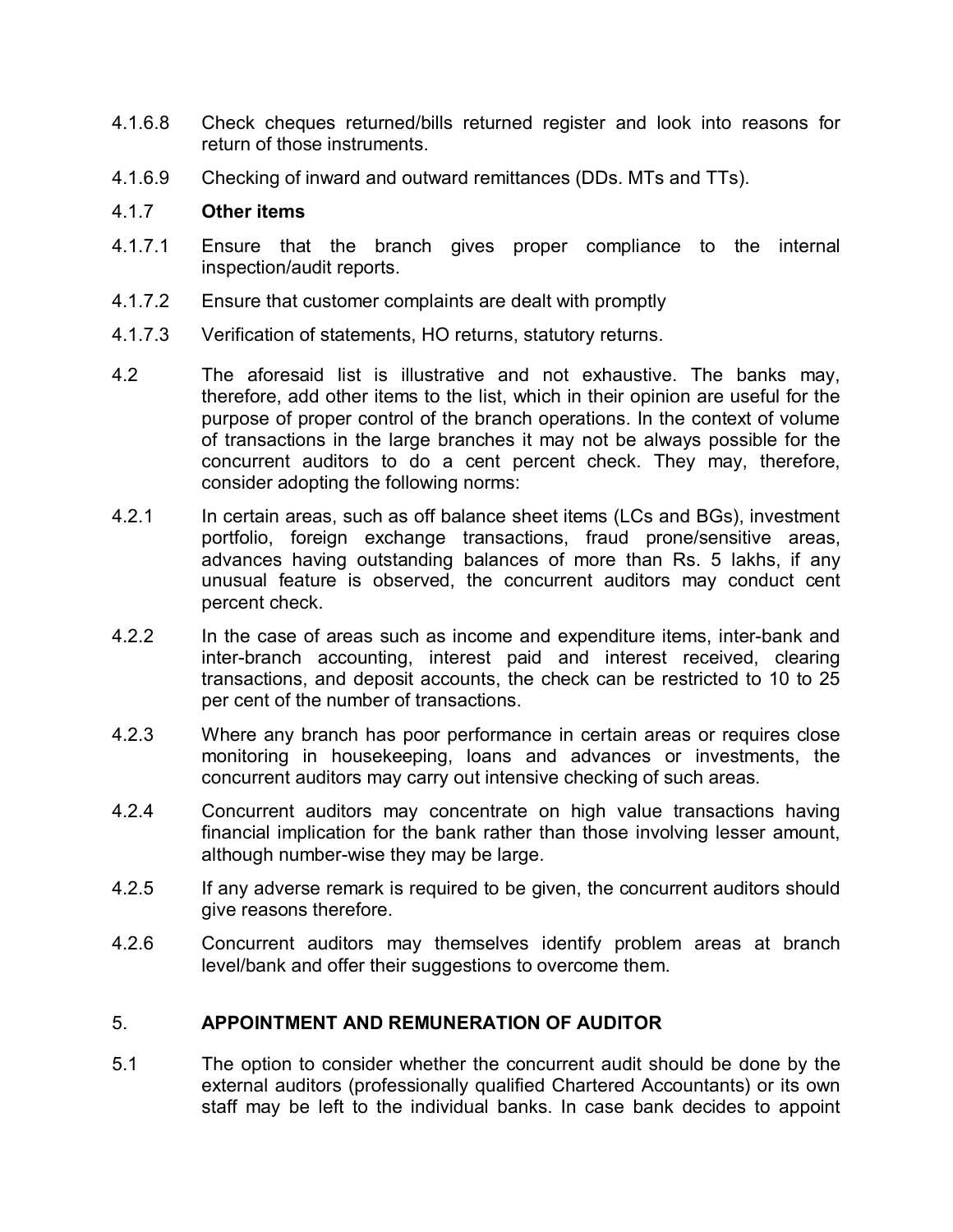external auditors for the purpose, the terms of their appointment and remuneration to be paid may be fixed by the banks within the broad guidelines approved by the Board and/or by the Registrar of Co-operative Societies of the State concerned.

- 5.2 The audit firms will be responsible for any omissions or commissions in respect of transactions seen by them. In case any serious act of omission or commission is noticed in the working of the concurrent auditors (external), the bank may consider terminating their appointment and a report may be made to the Institute of Chartered Accountants of India for such action as they deem fit under intimation to RBI/RCS.
- 5.3 In case the bank prefers to entrust the audit to its own officers, the bank has to ensure that these officers are well experienced and of sufficient seniority in order to exercise necessary independence and objectivity while conducting concurrent audit. It would be desirable and necessary to rotate the auditors, whether internal or external, periodically. Progressively, it may be considered whether reliance on external auditors may be reduced as soon as requisite skills for audit work are developed by the proper selection and training of officers from within.

## 6. **REPORTING SYSTEM**

- 6.1 The concurrent auditors may report the minor irregularities, wrong calculations etc. to the Branch Manager for an on-the-spot rectification and reporting compliance.
- 6.2 If these irregularities are not rectified within a reasonable period of time say a week, these may be reported to the head office. If the auditors observe any serious irregularities, these should be straight away reported to Head Office immediately. The auditor will have to lay emphasis on the propriety aspect of the audit. Banks may institute an appropriate system of follow-up of the reports of the concurrent auditors. There must be a system of annual review of the working of concurrent audit.

## 7. **CONCLUSION**

While instituting the concurrent audit system, the attempt should be to integrate the same with other systems of internal audit/inspections, which are already in existence. One of the drawbacks hitherto has been non-integration of the different systems of internal audit and inspections and lack of response to audit objections/qualifications. It is necessary that the entire system of audit, inspection and their follow-up is properly documented and the performance of the integrated audit system is reviewed from time to time.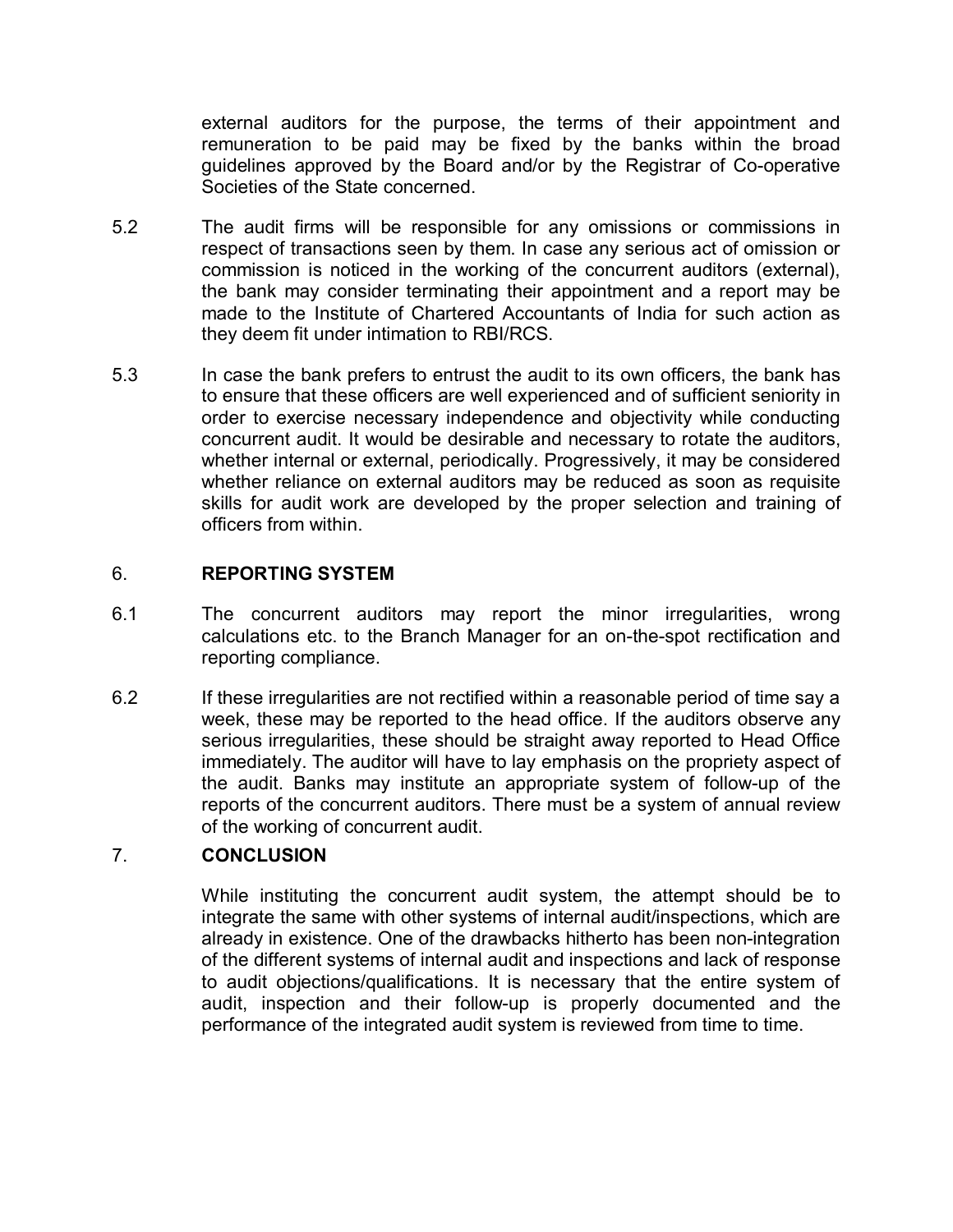## **Master Circular on Inspection & Audit Systems in Primary (Urban) Co-op. Banks List of Circulars consolidated in the Master Circular**

| Sr No          | <b>Circular No.</b>                        | <b>Date</b> | <b>Subject</b>                                                                                                                                              |
|----------------|--------------------------------------------|-------------|-------------------------------------------------------------------------------------------------------------------------------------------------------------|
| 1 <sub>1</sub> | UBD.CO.BPD.71/12.09.000/2013-<br>14        | 11.06.2014  | Information System(IS)<br>Introduction of<br>Audit for Urban Cooperative Banks                                                                              |
| 2.             | UBD.CO.BPD.35/12.05.001/2008-<br>09        | 21.01.2009  | Internal assignments in banks by statutory<br>auditors                                                                                                      |
| 3.             | UBD.BPD.SUB.CIR.5/09.80.00/200<br>$3 - 04$ | 28.04.2004  | <b>Transactions in Government Securities</b>                                                                                                                |
| 4.             | UBD.BSD.IP.No.39/12.05.01/2003<br>$-04$    | 20.03.2004  | <b>Concurrent Audit - Serious Irregularities</b>                                                                                                            |
| 5.             | BPD.Cir.36/09.06.00/2002-03                | 20.02.2003  | <b>Concurrent Audit</b>                                                                                                                                     |
| 6.             | BPD. Cir.37/09.06.00/2002-03               | 06.03.2003  | Audit Committee of the Board                                                                                                                                |
| 7.             | UBD.No.BSD.1<br>SCB.4/12.05.01/2000-01     | 10.04.2001  | Off-site<br>Surveillance<br>Introduction<br>of<br>System for Primary (Urban) Co-operative<br><b>Banks</b>                                                   |
| 8.             | UBD.No.Plan.SUB.20/09.81.00/<br>97-98      | 19.02.1998  | <b>Retailing of Government Securities</b>                                                                                                                   |
| 9.             | UBD.No.Plan(PCB)Cir.32/09.06.00/<br>96-97  | 05.12.1996  | Concurrent Audit System in Primary<br>(Urban) Co-operative Banks - Revision in<br><b>RBI</b> guidelines                                                     |
| 10.            | UBD. No. Plan PCB.19/09.29.00<br>/96-97    | 11.09.1996  | Investment portfolio of banks - System for<br>custody and control of unused B.R. Forms                                                                      |
| 11.            | UBD.No.Plan/PCB/69/09.29.00/95-<br>96      | 21.06.1996  | Investment<br>Portfolio<br>of<br>banks<br><b>Transactions in Securities</b>                                                                                 |
| 12.            | UBD.No.Plan (PCB).9/09.06.00/94-<br>95     | 25.07.1994  | Overseeing the internal audit function in<br>banks - Setting up of Audit Committee of<br><b>Boards</b>                                                      |
| 13.            | UBD. No. POT.77/09.06.00/93-94             | 31.05.1994  | Introduction of a system of concurrent<br>audit in banks as recommended by the<br>Committee<br>Ghosh<br>on<br>Frauds<br>and<br><b>Malpractices in Banks</b> |
| 14.            | UBD.No.Plan.74/UB.81-92/93                 | 17.05.1993  | of<br>Investment<br>banks<br>portfolio<br>Transactions in securities                                                                                        |
| 15.            | UBD.No.I & L. 21/J -1-87/88                | 20.07.1987  | Operations / Purchase<br>of<br>Kite-flying<br>Cheques.                                                                                                      |